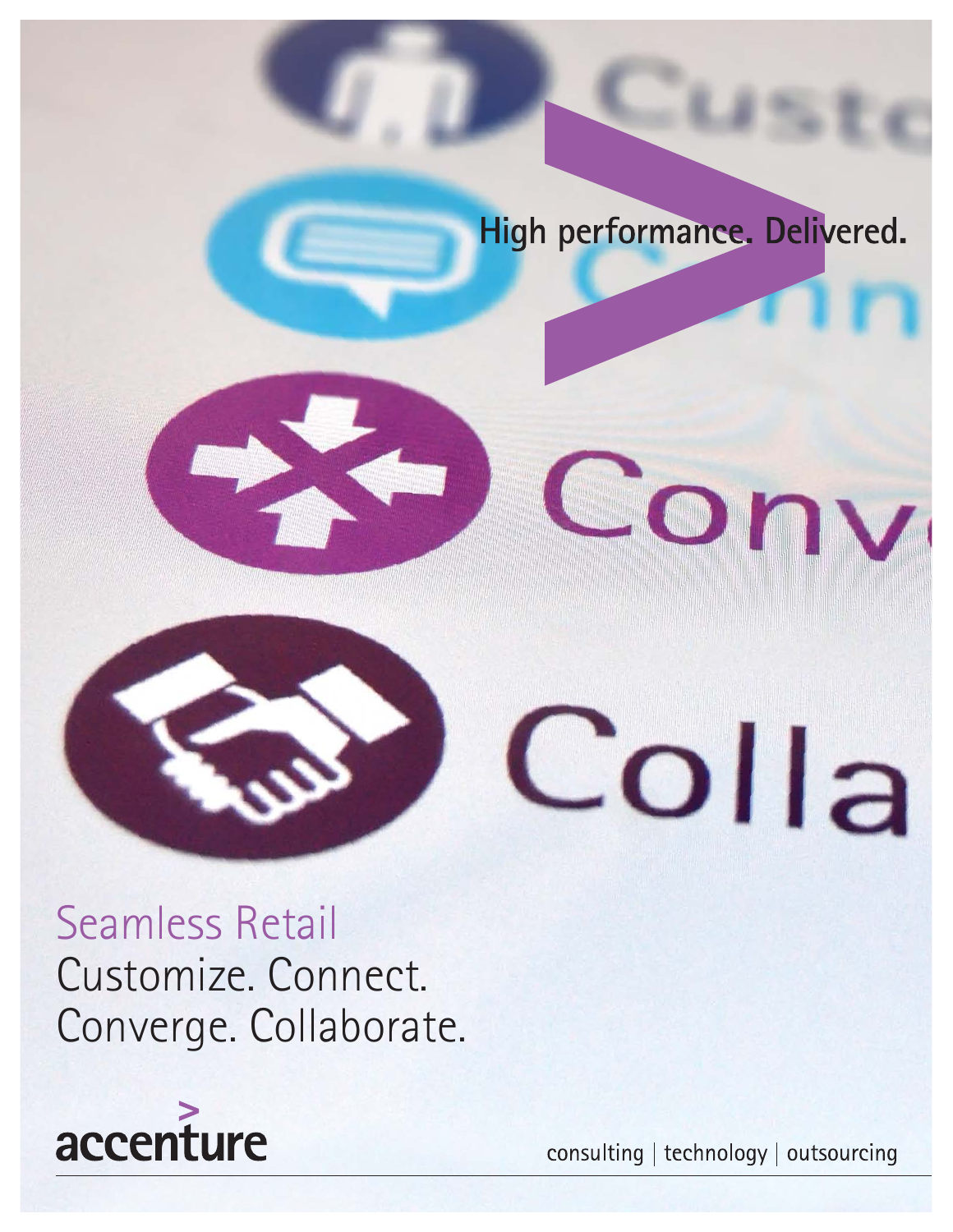# **Contents**

| Introduction     | 3  |
|------------------|----|
| Bridging the gap | 4  |
| Customize        | 7  |
| Connect          | 8  |
| Converge         | 11 |
| Collaborate      | 13 |
| Conclusion       | 4  |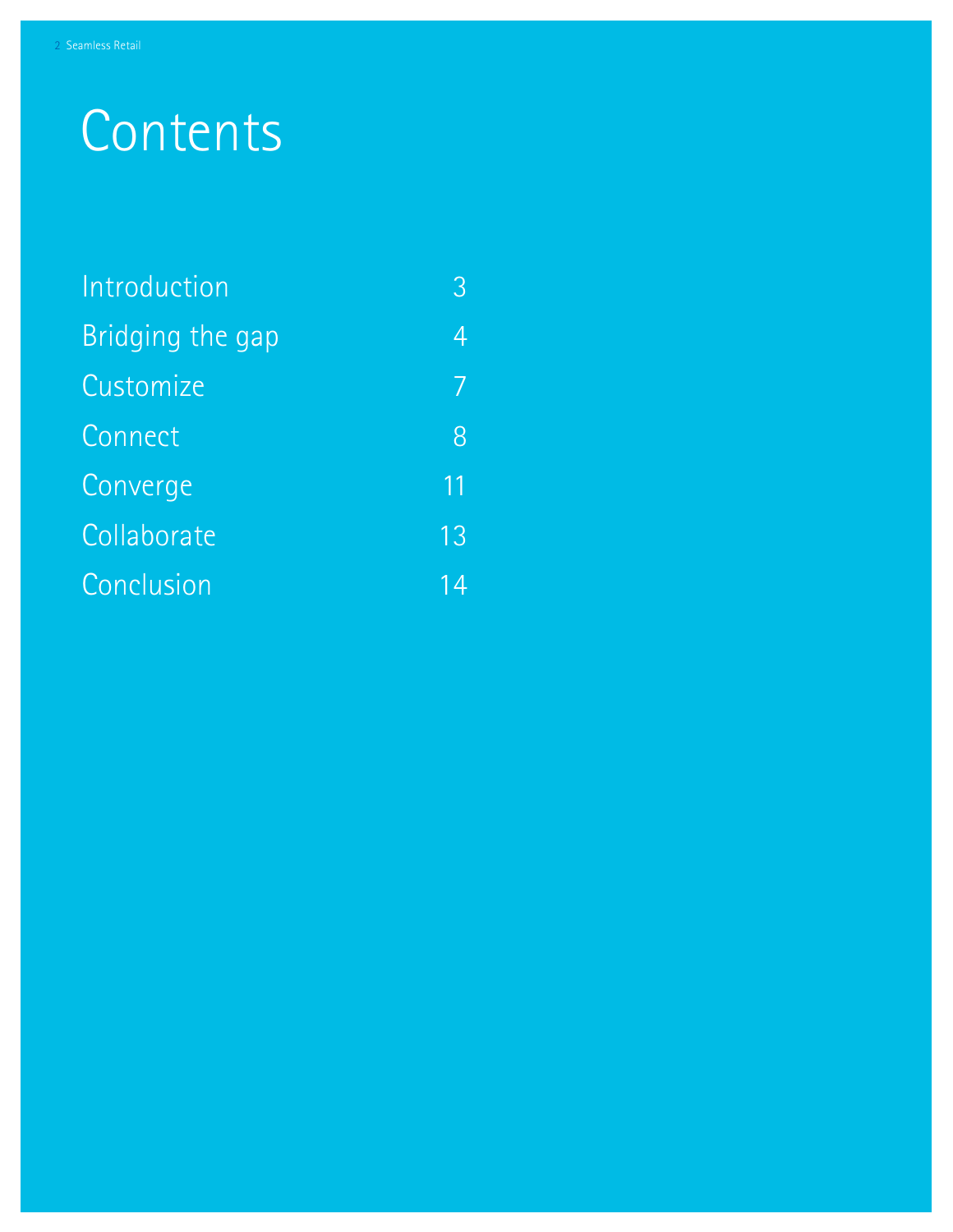

# Customize

Understanding individual shoppers in context and across channels



# **Connect**

Integrating operations to sustain a single customer conversation



## Converge

Building standardized IT platforms that unify divergent data sources



# Collaborate

Forging partnerships to strengthen the customer value proposition

### These are the four key steps to truly seamless retailing. And by implementing them, leading players are starting to gain competitive advantage in today's non-stop markets.

Today's non-stop customers expect to shop without barriers throughout a multi-channel journey that is dynamic, open—and above all continuous.

More and more of them are consulting their smart phones and sharing tips with socially networked friends, in a quest for the best offers on a seamless purchasing journey in store, at home, or on the go.

What's more, thanks to empowering disruptive technologies and the online pure plays,

which leverage their innate agility and speed to offer swift and convenient access to an ever-widening range of affordable products, customers are getting what they want.

Threatened with an exodus of their most valued customers, traditional retailers know they need to raise their game—and fast. But new Accenture research reveals that there's still a significant gap between what most mainstream players can do and what they should be doing to keep their customers happy and loyal (see Bridging the gap sidebar).

Today's non-stop customers expect to shop without barriers throughout a multi-channel journey that is dynamic, open—and above all continuous.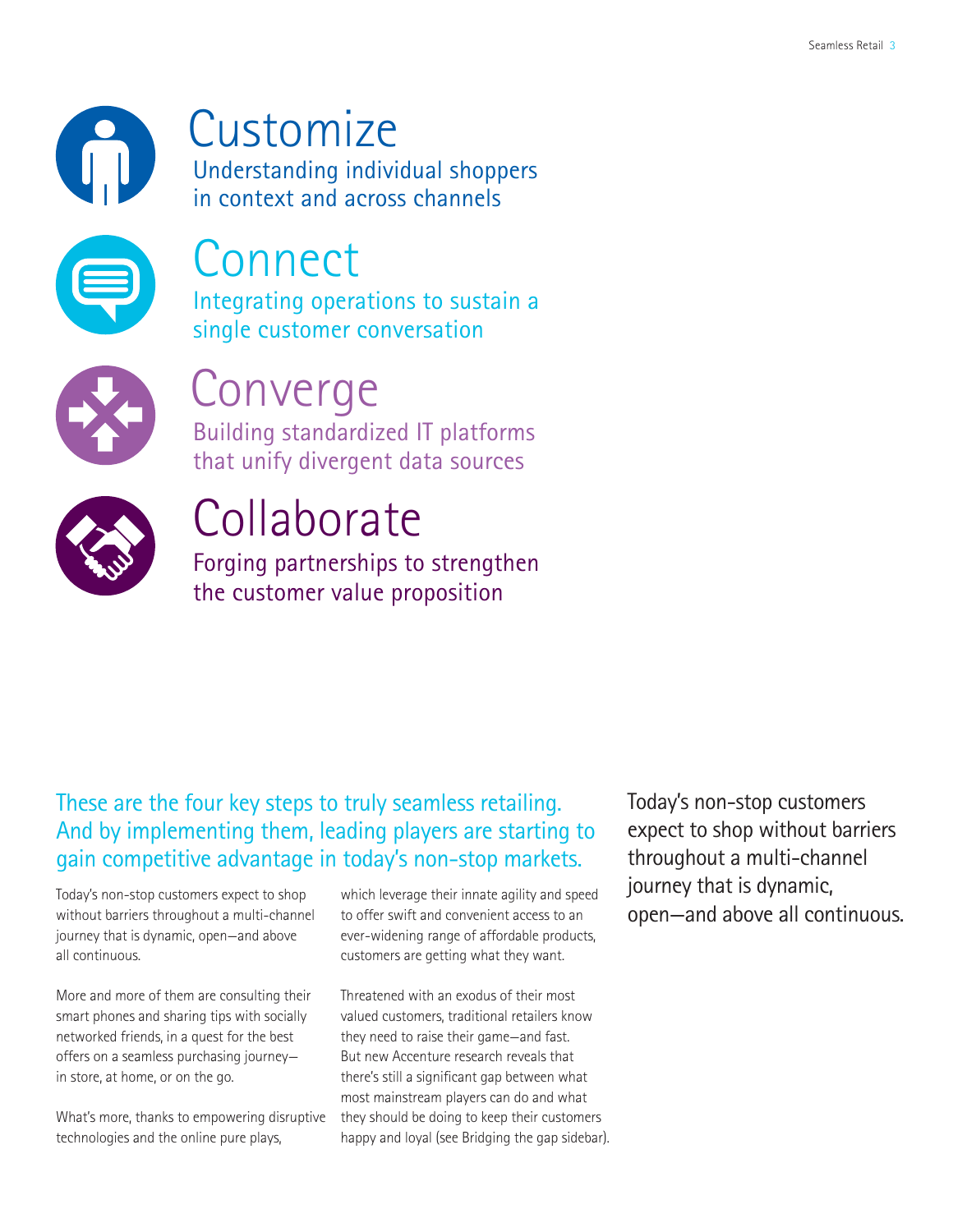# Bridging the gap

## Accenture's Seamless Retail Global Customer Survey

# Customers polled<br>across eight countries. across eight countries. 6,000 US UK France Germany Sweden China Brazil Japar



**Customers** indicating that shopping is "easy or very easy".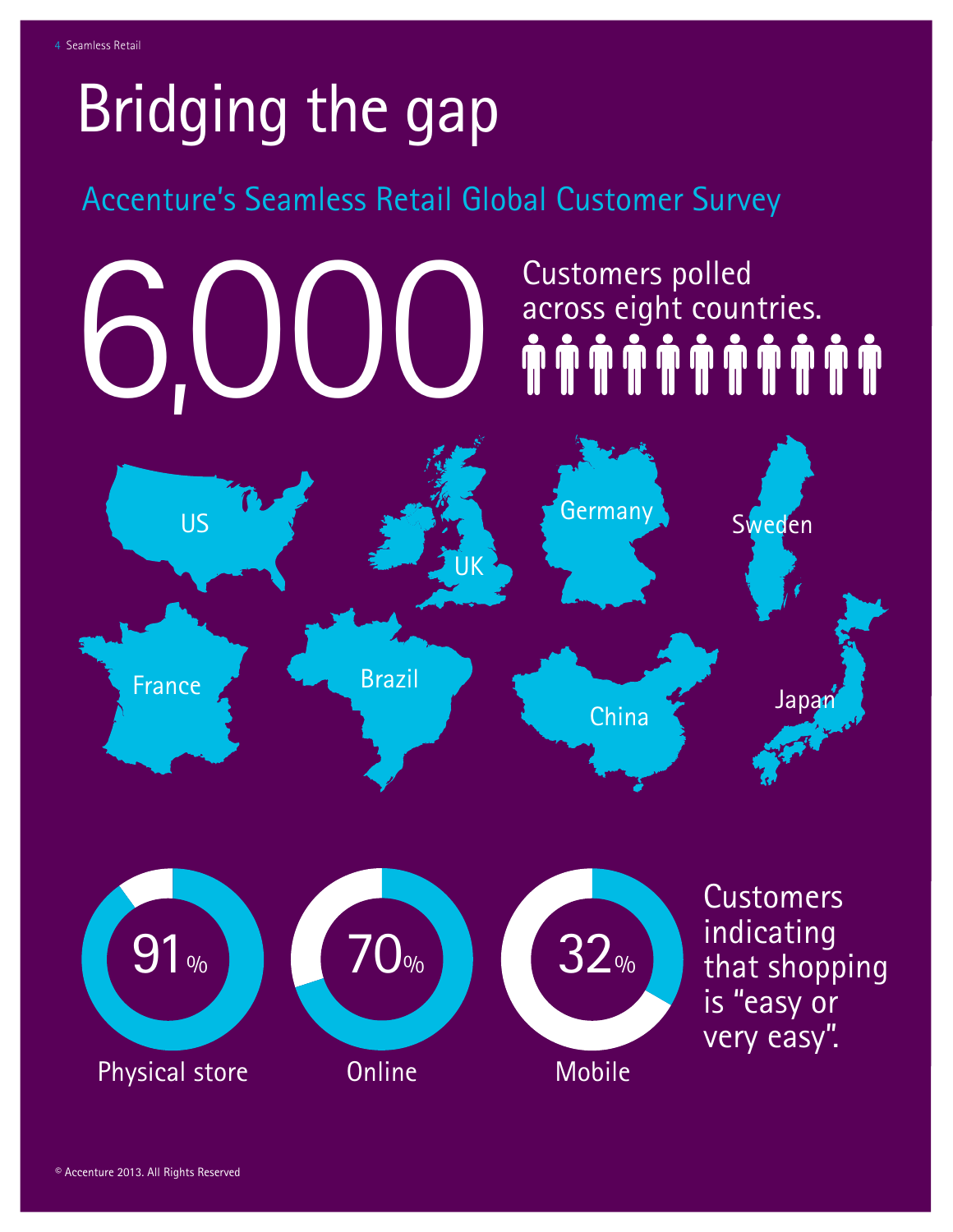The six capabilities that we identified as key to seamless retailing are:



## **Consistent Experience**

(regardless of channel)



## **Connected Shopping**



#### **Integrated Merchandising**  (across channels)

### **Flexible Fulfillment & Returns**

(multiple options convenient to the customer)



### **Personalized Interaction**

## **Better, Faster & Memorable**

(in the form of new technologies and value-added services to enrich the customer experience)

Non-stop customers want to move seamlessly across channels to fulfill a single shopping mission. They expect to find the same assortments, pricing and promotions in all channels.

When we evaluated 60 global retailers to discover just how good they are at delivering against these demands, we found a significant gap between expectations and reality. Only Personalized Interaction emerges as a real strength.

Personalization, in the form of emailed coupons and offers based on customer loyalty card data, is, of course, relatively cheaper and easier to implement.

Research findings indicate that it's a lot harder to ensure that customers find the same assortment online as they do in store (as 81 percent of customers surveyed expect), or to provide a truly consistent experience across channels. Indeed, while more than 91 percent of those surveyed said that physical store shopping is "easy or very easy", 70 percent felt the same way about their online experiences, and just 32 percent of mobile device users were similarly satisfied.

Interestingly, 45 percent of survey respondents said they would be willing to wait for up to two weeks for free shipping. And 39 percent were willing to pay for same-day delivery: Strong indications that flexible fulfillment expectations are relatively modest. It's clear, however, that customers still expect such options to be as flexible as possible. And that means, for example, the ability to process returns in stores other than where the goods were purchased—a challenge for both store labor and transportation capabilities.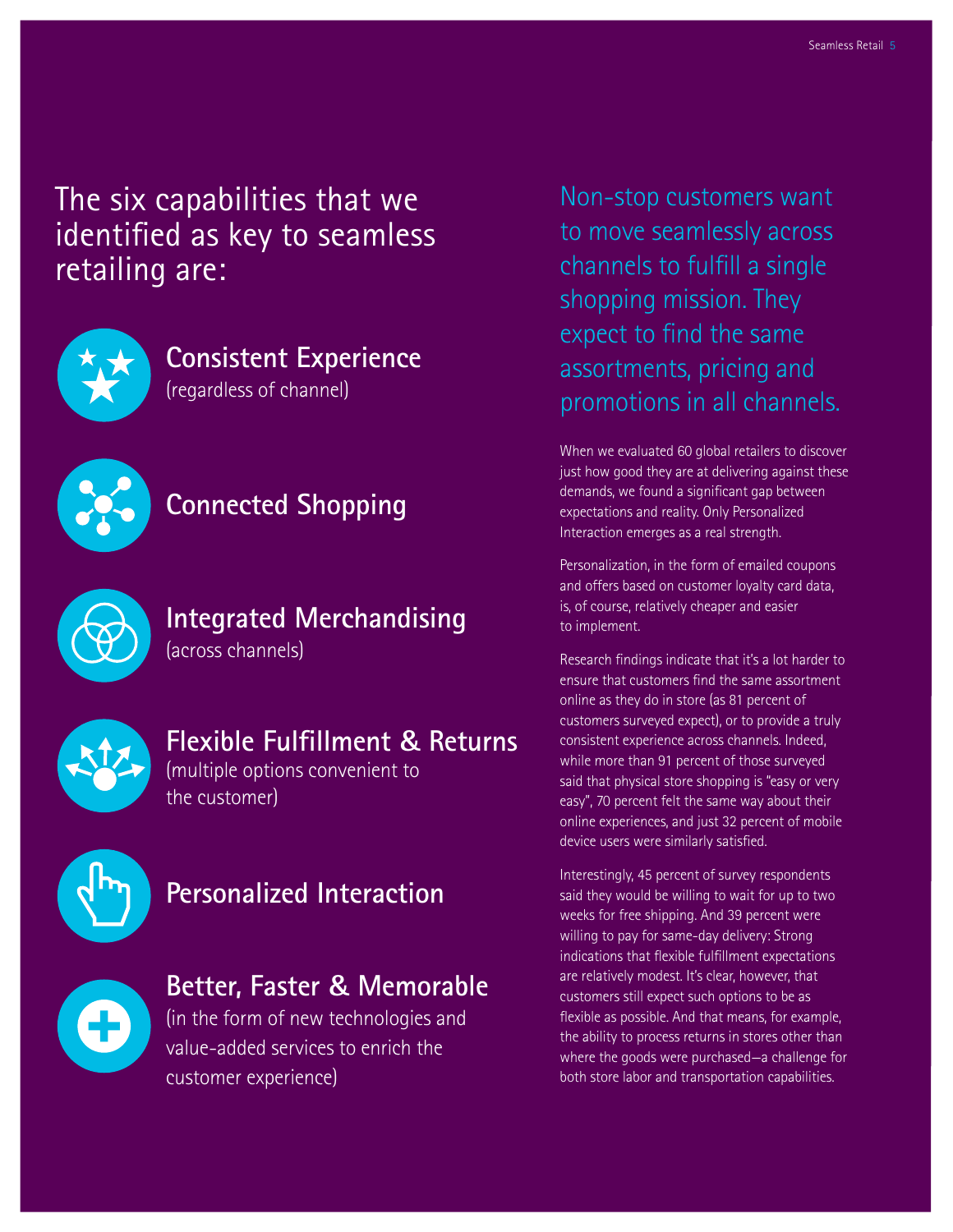**Seamlessness**—the ability to deliver a consistently personalized, on-brand experience for each customer at every touch point, any time, anywhere



### In the six months prior to our survey



## have "showroomed"

(browsing at least once in store and then buying online)



## have "webroomed"

(indicated they had browsed online before making an in-store purchase)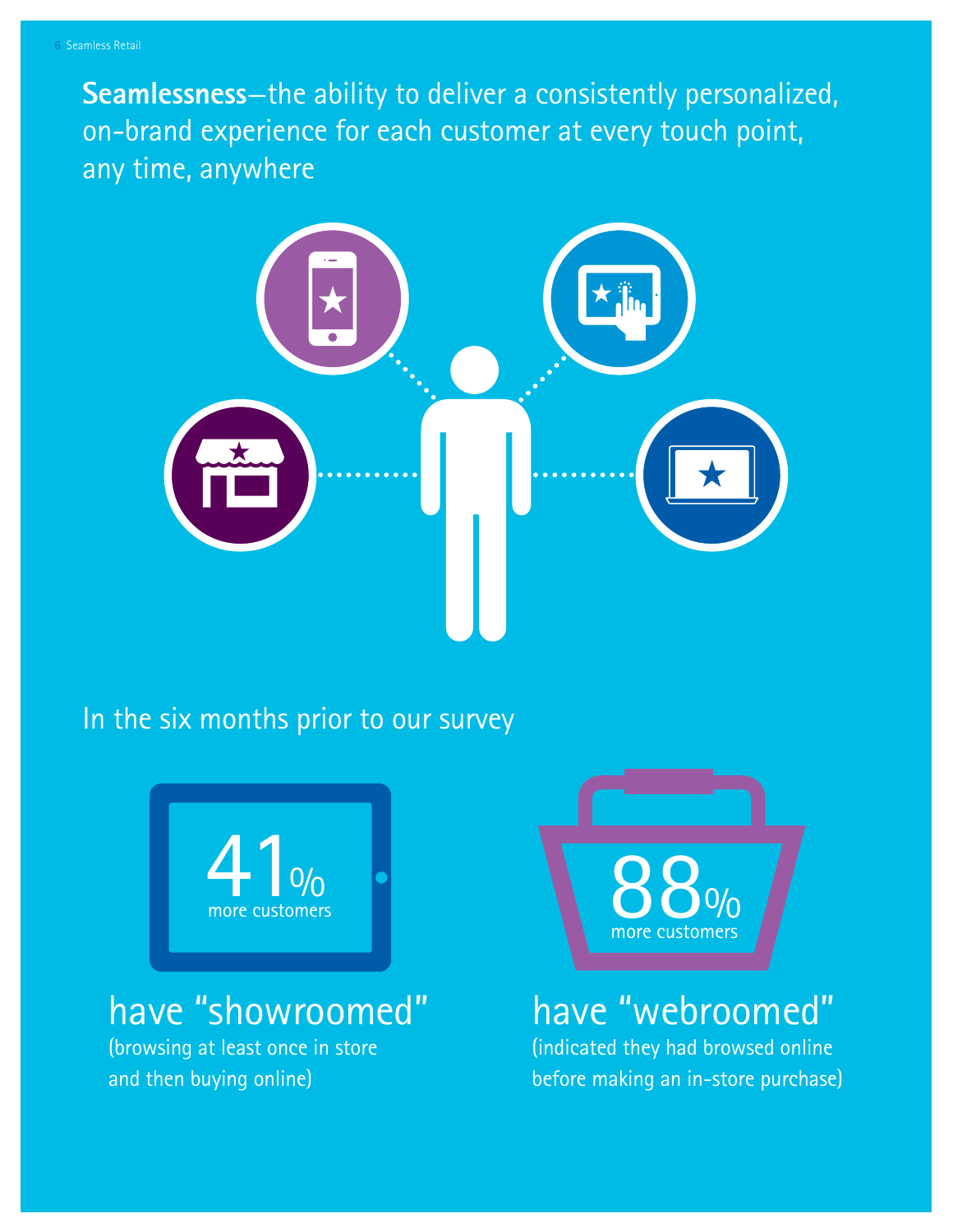# Seamlessness

Seamlessness—the ability to deliver a consistently personalized, on-brand experience for each customer at every touch point, any time, anywhere is plainly a tall order for most traditional retailers.

And small wonder. It requires a presence at every stage of the customer journey, from discovery through research, purchase, fulfillment and beyond, to product maintenance or returns—the ability to respond seamlessly to whatever the customer desires, wherever they may be, and whenever (or however) they choose to communicate.

Experience shows, however, that seamlessness could be achievable. And some leading mainstream players are beginning to show how. Accenture believes that there are four steps to success:



Today's customers are capricious. They may take a fancy to something in store, and then ask the sales associate to hold it while they consider the purchase.

Or they may order online, intending to pick the item up later, in store. In either case, they may subsequently change their mind: Perhaps because a socially-networked friend has recommended an alternative, or perhaps because they can't collect the item in store after all, and want to choose a more convenient venue.

Regardless of the original touch point, they will expect their interaction with the retailer to be uncomplicated and instantaneous. If a sales associate doesn't remember them, or if the purchasing process can't automatically accommodate their changing preferences, they will quickly lose interest, or worse yet, become increasingly frustrated—and go elsewhere.

That means retailers need to be able to recognize each customer—and to personalize his or her experience with them—in context and across all channels. And that, in turn, requires the ability not only to follow each customer, in specific real-time contexts, but also the ability to guide their purchases.

There's a fine line, of course, between curating content and becoming an unwelcome intruder. Our research shows that customers want to use social networks to connect with their friends and family. They only want a retailer to join the conversation if they have something relevant or valuable to share. In an era of open content, with customers

continually trading shopping ideas across social networks, retailers need to be able to filter out the "noise" to ensure that their own offers really are relevant. By listening carefully, they can learn just when they can influence behavior in their favor.

Data and analytics are absolutely critical to such sensing and anticipating skills. Most retailers these days are awash in information about their customers' habits and shopping preferences, yet many struggle to derive meaningful insights from it. How, for example, can they tell if they have too many stores, or just too few stores of the right kind? As showcases for desirable brands and places where customers can enjoy social interactions, stores, after all, still clearly differentiate traditional players from the online pure plays. Furthermore, there's plainly a mutually beneficial relationship between stores and online channels.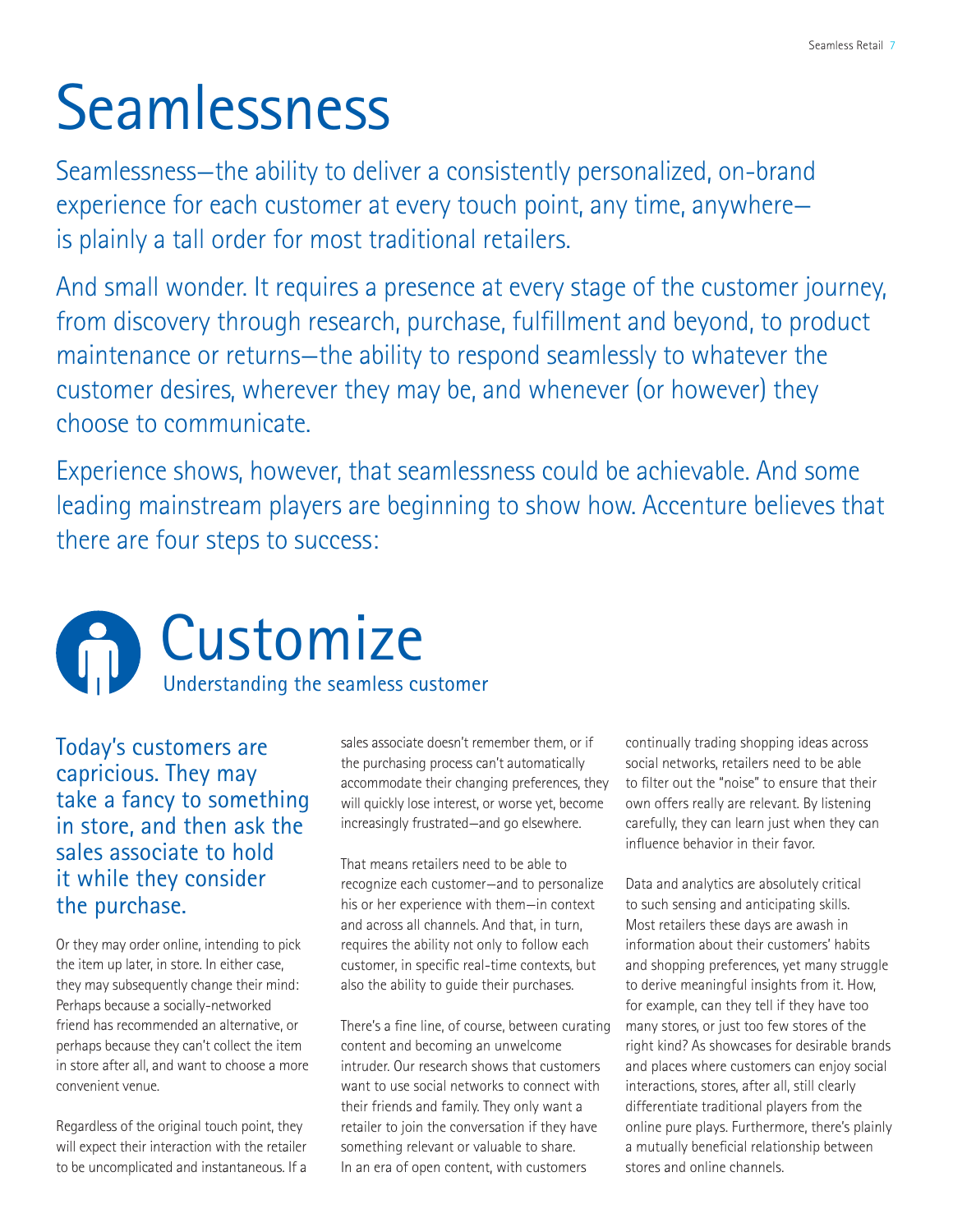#### 8 Seamless Retail

Our research shows, for example, that 41 percent more customers than a year ago have "showroomed", browsing at least once in store and then buying online in the six months prior to our survey. And an even higher proportion "webroomed"—browsing first on the Internet, then buying in store (88% indicated they had browsed online before making an in-store purchase over the past 6 months). In fact, it is expected that well over half of retail sales will be influenced by online and mobile, regardless of where the ultimate purchase is made.

At the Spanish apparel retailer Inditex, which only recently introduced an online option for fans of its Zara brand, some 80% of returns (including purchases made online) occur in store—evidence that online can drive store traffic<sup>1</sup>. Home Depot, similarly, reckons that one third of customers who check in-store inventory online go into its stores within 48 hours of doing so<sup>2</sup>. .

Retailers also need to be able to use data to pinpoint the precise occasions when customers shift between channels—and ideally, to anticipate changes in individual purchasing trends. Amazon's individualized customer product recommendations—derived from information about previous journeys are the leading example of this kind of insight. But more traditional players also make sophisticated use of analytics. Oregon-based

Motorcycle Superstore, for example, tracks how its customers search for a particular product and guides their purchases in terms that resonate with them—adjusting the language on its website to match the customer's own terminology (including colloquialisms) to help individuals find what they are looking for, as well as what the company wants them to find, more easily.

Because becoming seamless is about boosting total sales—online, mobile and store—leveraging online and mobile technologies in store, as well as out, can make the customer's shopping experience easier and thus help drive loyalty.

In the UK, for instance, Marks & Spencer has opened a flagship store that leverages stateof-the-art visual merchandising technology to provide customers with multiple purchasing options. Eye-catching displays feature the latest clothing lines and fashions—including the retailer's unique private label offerings and "browse and order" hubs allow shoppers to watch catwalk displays and build outfits. Once items have been placed in a virtual basket, shoppers can use a personally generated code to purchase directly from the hub, or save to buy later on the company's website. They can also explore alternative shopping options with sales associates equipped with iPads<sup>3</sup>. .

Wal-Mart, for its part, is testing "scan as you go" technology, which allows shoppers to scan products into their shopping carts and then pay with a mobile device at check out. By creating a platform for making "online-like" recommendations based on what the customer has put in the shopping cart, such initiatives bridge the online and in-store experiences<sup>4</sup>.

Consider, too, how Home Depot's in-store "quick response" or QR codes encourage customers to access its content-rich mobile site. When scanned by a smart phone, the codes bring up detailed product information, including instructional videos, customer reviews, and product ratings—all designed to make decision-making easier<sup>5</sup>.

In Australia, meanwhile, Woolworths, the nation's largest supermarket chain, is ensuring that their offerings incorporate the "wow" factor across both store and online channels. Woolworths has organized its web merchandise to mirror in-store product aisle displays. And as a result, customers can quickly determine if specials seen in store are also available online—a capability that contributed to online sales growth of 63% in 2011<sup>6</sup>.



Customers who want to be able to shop across all channels, moving seamlessly between them, as and when they please, won't be able to if online and mobile are simply add-ons that don't communicate with stores or with each other.

And for too many traditional retailers, fragmented organizations thwart that single conversation with the customer.

Unpicking the seams that divide the organization into siloes will require a change of mindset and a significant shift in culture for most retailers—a re-setting of priorities. Moreover, building agile, adaptable, joined-up organizations will challenge every retailer to consider carefully just how well they measure up (see Organizing for agility sidebar).

Developing these capabilities will potentially involve significant re- and up-skilling, as well as a degree of collaboration across organizational functions that may prove challenging for many traditional retailers. The payoff, however, promises to be substantial.

Witness, for example, how relying on business intelligence and analytics capabilities, the French retail grocer Carrefour has been able to craft highly targeted marketing campaigns, execute them more rapidly and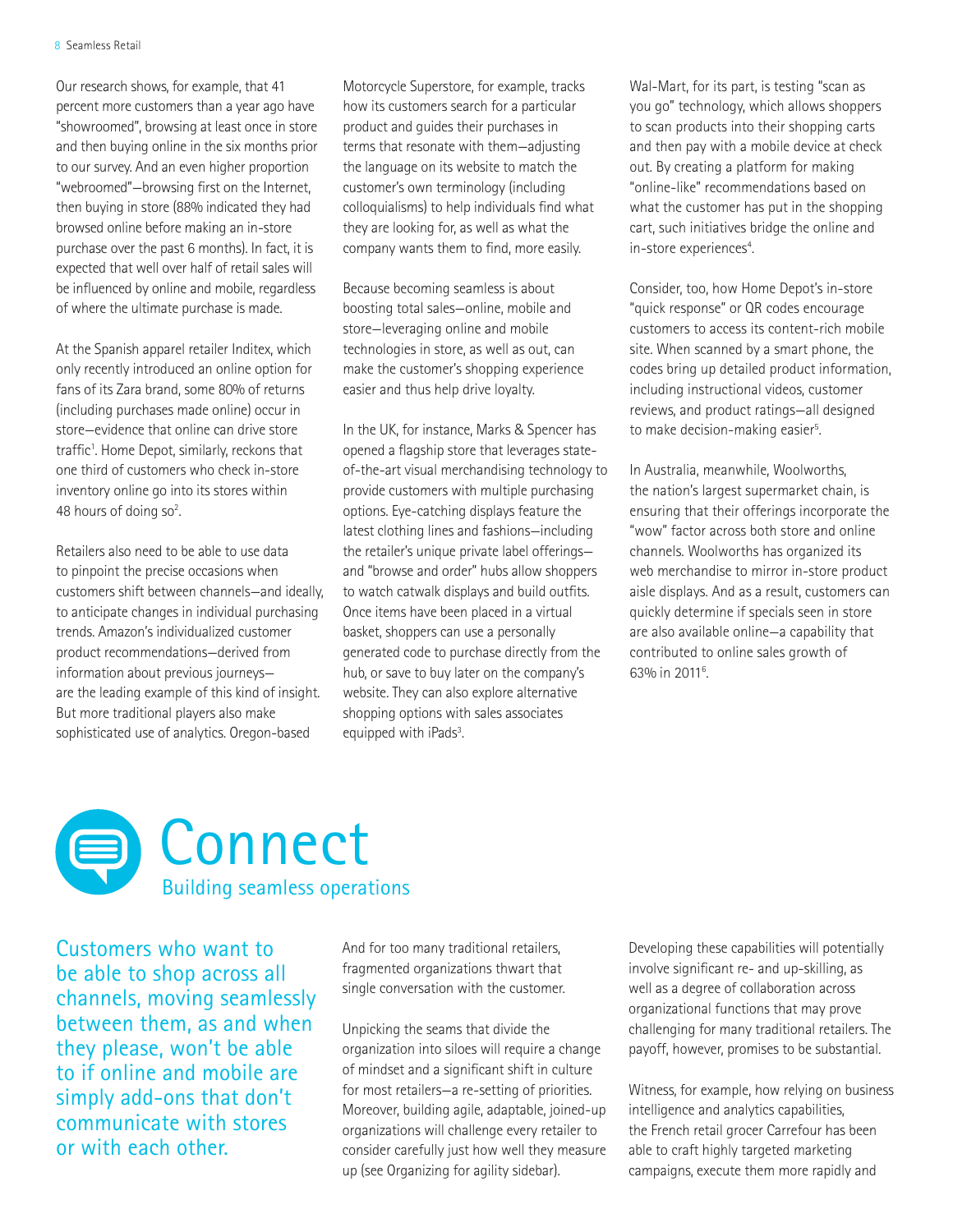# Organizing for agility

In order to address their customers' demand for seamless service, traditional retailers need to take serious stock of their operational capabilities. They must be seamless in terms of buying, placement and promotion of merchandise. And that means having inventory visibility, as well as developing pricing strategies and managing metrics and incentives across all channels.

In Accenture's experience, the seamless organization operates in the following ways:

**Merchandising and Marketing converge**  into a unified function with the customer experience becoming equally important as product and price.

1

- Merchandising of the Future delivers a cross-channel product and customer experience.
- Marketing of the Future presents a cohesive "brand" for the new non-stop customer experience.
- Micro-promotions/offers overtake mass marketing vehicles in importance and become a core Merchandising of the Future competency.
- Specialized support functions and new capabilities free up capacity and infuse innovation into the business.
- **Single-channel Teams (Marketing, Merchandising, Supply Chain) consolidate** to serve the customer across the enterprise. 2
	- The customer has no channel boundaries.
- **Store Associates coalesce** into two specializations: customer-facing associates providing increasingly sophisticated customer experiences and fulfillmentcentric associates enabling increasingly complex delivery options. 3
	- Associates must evolve to deliver a more sophisticated and ever changing, dynamic customer experience.
	- Stores become fulfillment centers roles and responsibilities blend between stores and distribution centers.
- **Supply Chain evolves** to holistically manage inventory forward, backwards and sideways.  $\boldsymbol{\varLambda}$ 
	- Inventory must be managed at the enterprise level. Visibility and dynamic fulfillment become a mandatory requirement of a successful retailer.
	- Returns management becomes a core competency now for all customer-facing employees including stores, distribution centers and call centers.
- **Metrics and Incentives expand** to include holistic customer value – comp "customer" sales becomes as important as comp "store" sales. 5
	- Incentives must influence behavior change to drive sales across all channels.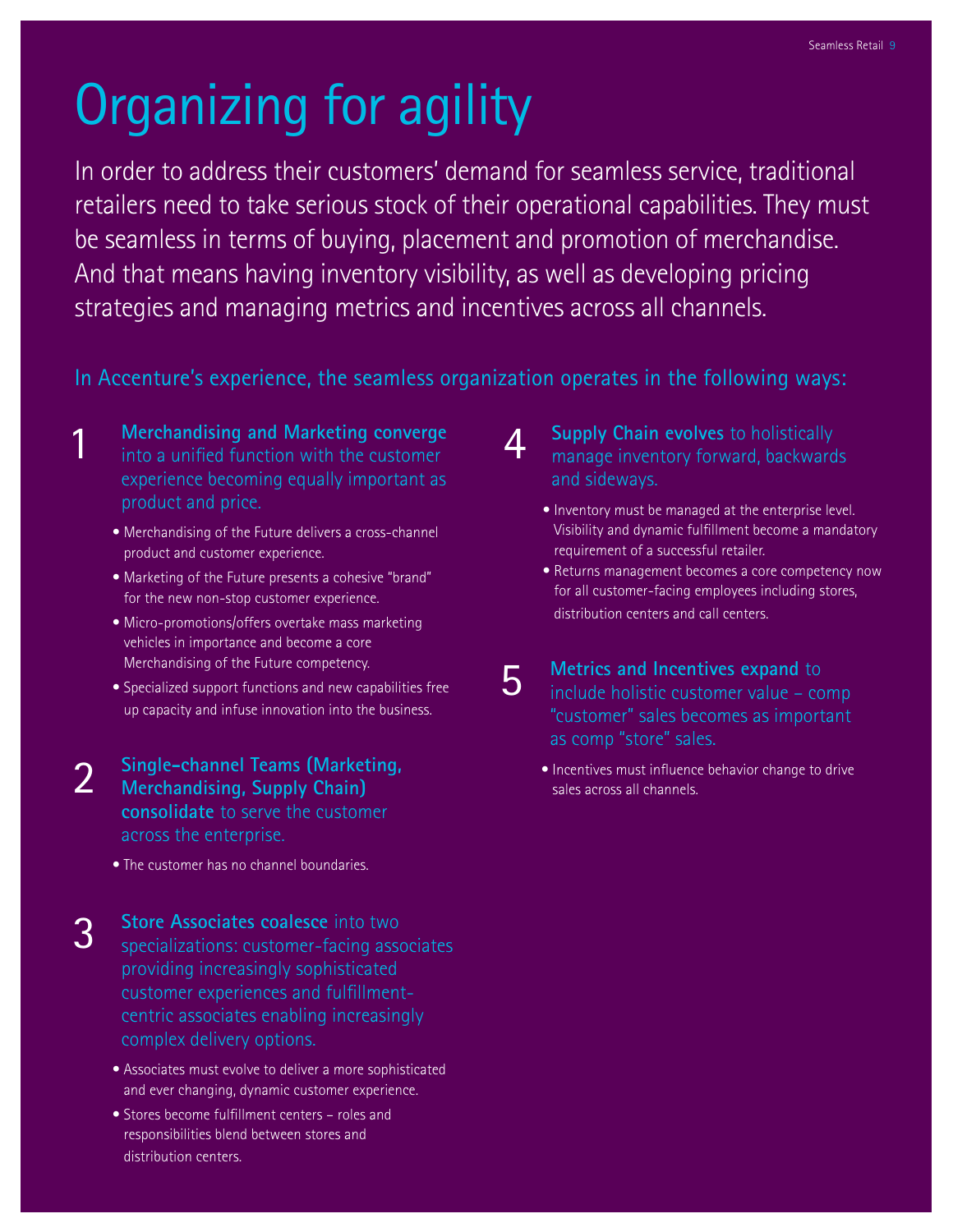

### Nordstrom offers customers free shipping and returns for all online purchases.

35%

This initiative has helped boost quarterly online sales.

instantaneously gauge their impact<sup>7</sup>. Or consider how the UK's Aurora Fashions (parent company of Oasis, Coast and Warehouse) has benefited from a pooled inventory system that allows any of its three brands to fulfill any order, from even the smallest store.

Meanwhile, the pioneers are forging ahead, creating unified cross-channel buying and merchandising organizations that support merchandising, marketing, supply chain and other key functions across all channels.

Staples, for example, is poised to bring US retail and staples.com operations under unified leadership<sup>8</sup>. In Australia, Woolworths leverages data from both in store and online purchases using the retailer's loyalty card to create personalized "favorite" lists and suggest products that the customer is likely to buy. This effort is a result of its analytics, multi-channel and logistics functions all under a single organizational role.

And in the UK, the John Lewis department store has not only strengthened its ability to offer customers cross-channel delivery options and click and collect services by unifying online and store businesses under a single reporting function, the initiative has also generated outstanding results: Between 2011 and 2012, John Lewis reported an 8.7 percent lift in gross sales, to £4.4 billion<sup>9</sup>. .

Such leaders also recognize the value of a single view of stock in supporting the seamless customer journey. Nordstrom's inventory, for instance, is unified across both stores and the web, which means that combined with mobile POS systems, the company's sales associates can search immediately for products not in store. In addition, the US department store has optimized its property division so that it can offer customers free shipping and returns for all online purchases—an initiative that has helped boost quarterly online sales by more than 35 percent<sup>10</sup>.

In Australia, Woolworths has created a single organizational role with responsibility for both analytics and multi-channel work, across the company<sup>11</sup>.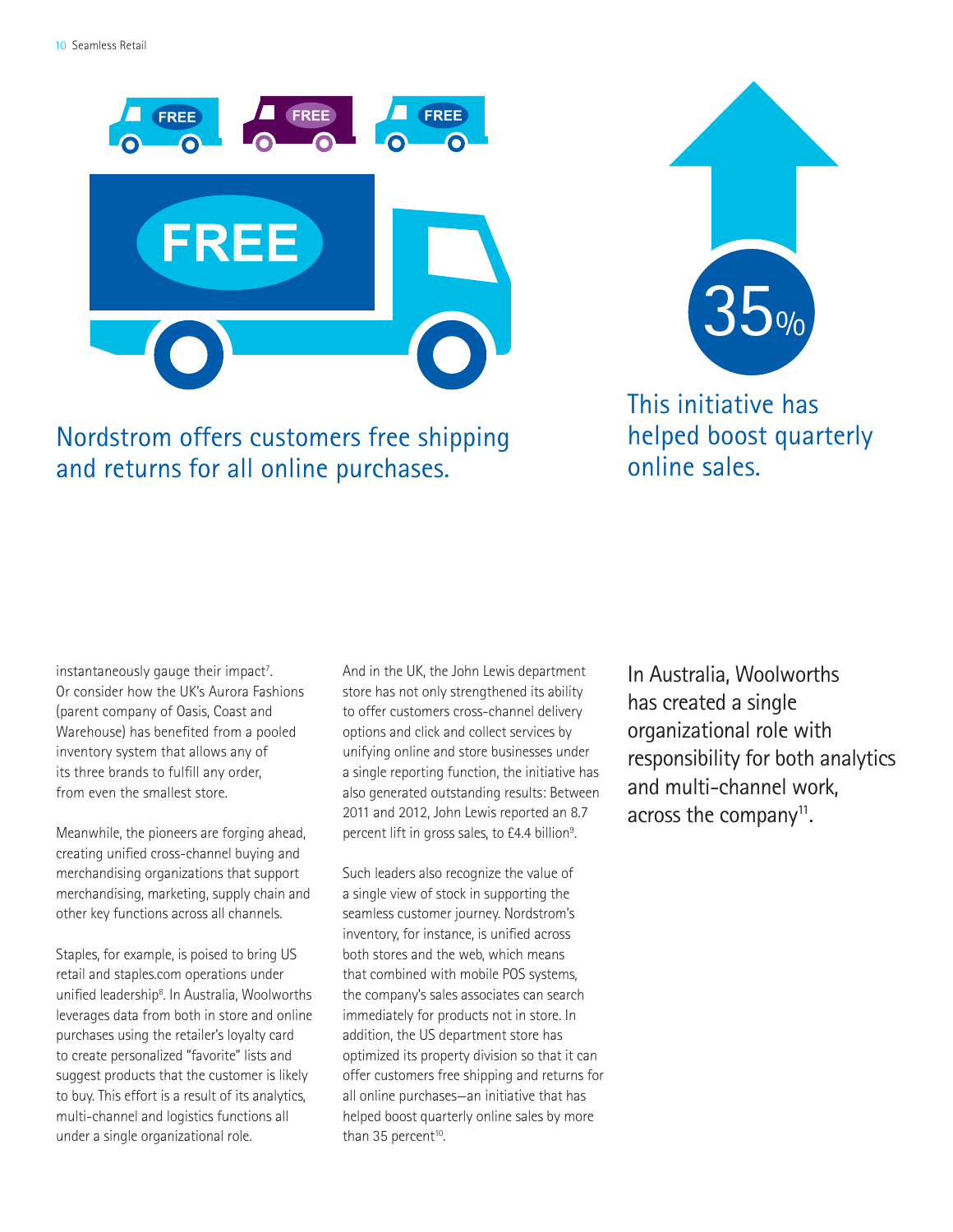**AEON Square** ties all offerings, including product information, store search and a rewards program, into one portal for customer convenience.





Non-stop customers still care deeply about value. In fact, our survey shows that price is the number one factor in choosing which retailer to shop at, whether physically or online.

Additionally, some 55 percent of respondents in our Seamless Retail Global Customer Survey said that when it comes to fulfillment, they favor the cheapest option. And that suggests, of course, that retailers require outstandingly agile and integrated IT platforms that can deliver personalized, context-based services cost-effectively, as well as in real time.

Right now, most platforms just aren't up to the challenge. But by investing in powerful analytics, in-memory technologies and cloud-based solutions, retailers can start to bring the current multitude of siloed platforms, applications and architectures

under one standardized umbrella. By doing so they won't just potentially reduce running costs. These technologies can also help deepen insight and improve flexibility and speed—the keys to faster innovation and decision-making.

The ability to harness Big Data from multiple external sources, especially social media, and link it with what internal CRM and loyalty solutions are already telling them about customer preferences will be a key differentiator for retailers going forward. Consider, for example, how Staples develops distinctive strategies to target its most lucrative customers by continually surveying them across channels and analyzing their purchases<sup>12</sup>.

Retailers will need to unify a variety of platforms. The customer-facing technologies that provide the seamless experience mobile, social and both the retailer's own and third-party apps—will, of course, need to be seamless. The Aeon Group's "Click & Mortar" business model, for example,

combines the Internet with the Japanese retailer's bricks-and-mortar store and distribution system. AEON Square ties all offerings, including product information, store search and a rewards program, into one portal for customer convenience, while a Ru\* Run tool, which promotes both the company's supermarket and e-money services online, facilitates communication between Aeon and the shopper's home<sup>13</sup>.

Core systems, too, must become seamless, underpinned by exceptionally fast data processing. Retailers will require robustly integrated, industrialized data services that share applications so that all relevant functions can see what's happening—in effect, a data supply chain within the organization. And a few leaders are piloting programs that leverage in-memory computing platforms such as SAP HANA, which streamlines applications, analytics, planning, predictive analysis and sentiment analysis on a single platform so that retailers can operate in real time.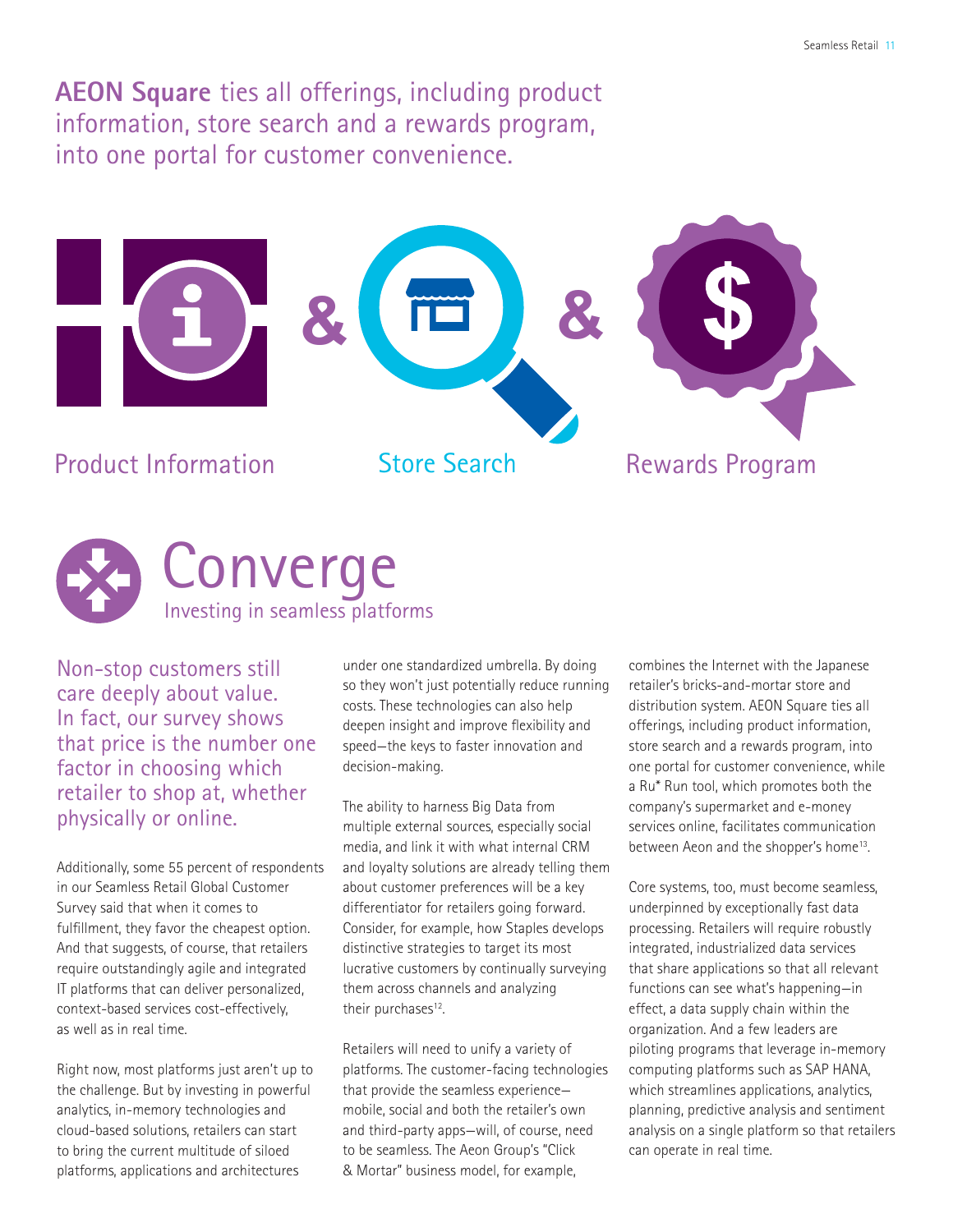### The fast-growing mobile payments space will be worth US\$31bn by 2016, up from US\$6bn in 2011.



PaaS Cloud technologies can help retailers tackle challenges such as how to shorten promotion lead times, improve assortment planning and remain cost effective, by providing computing power as and when it's needed.

Optimizing the use of these technologies will shake up IT departments. They will need to move capital from legacy systems that have worked well in the past (and may still to some extent do so) to emerging systems. And they will require new skills, boosting the ranks of specialists in alternative databases, as well as statisticians and analysts. This will be challenging for many. But forward-thinking CIOs are already considering their options. And by becoming orchestrators of relevant talent, progressive retailers will be able to manage disparate resources and harmonize new business opportunities.

In Japan, for instance, the apparel company Fast Retailing has been able to accommodate its rapid international expansion by adopting Cloud infrastructure to unify the company's business processes across functions and geographies14. Target, for its part, has reduced the number of servers in each of its stores from seven to just two, saving millions of dollars in hardware and energy costs, by using virtualized servers run in remote server farms<sup>15</sup>.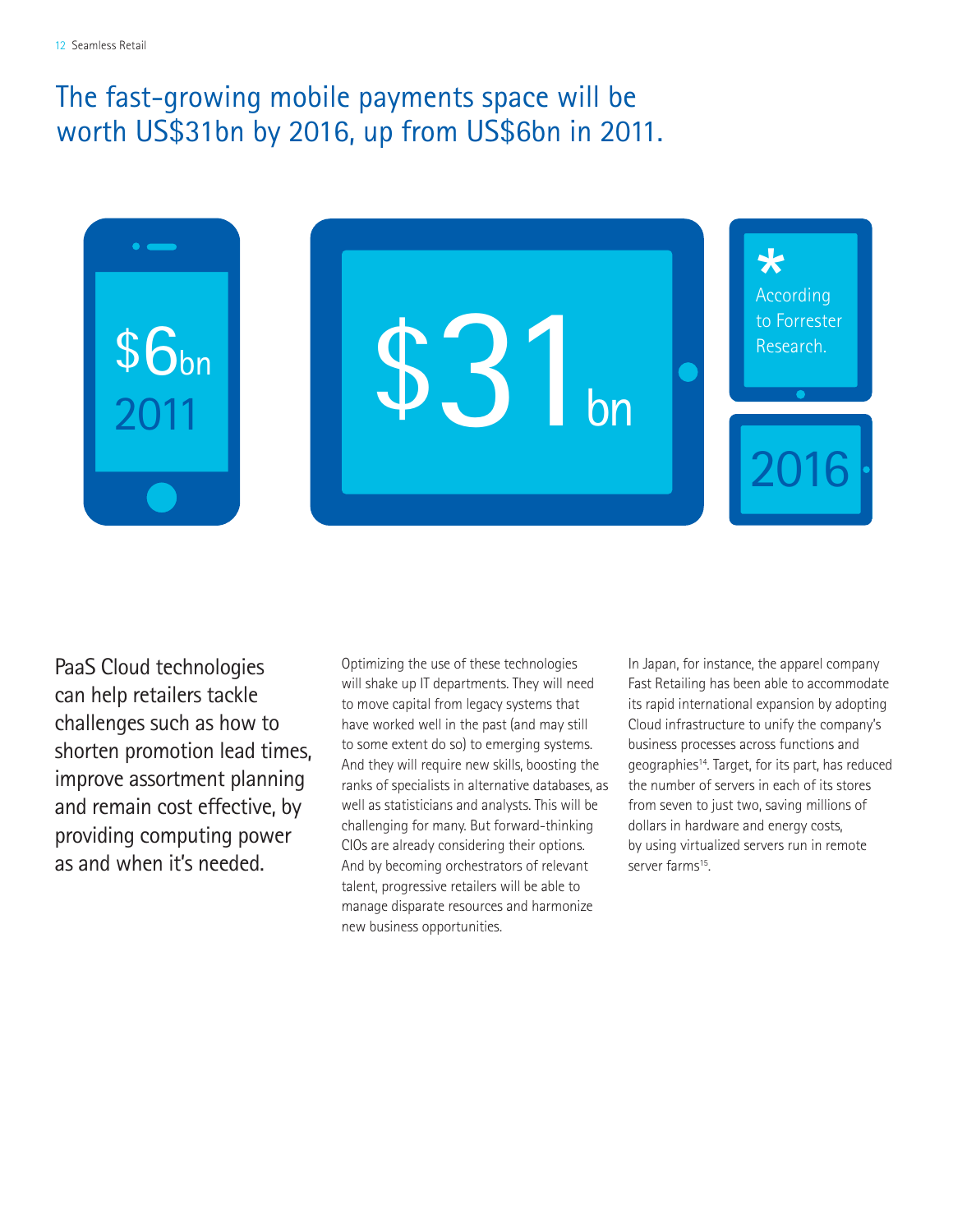

#### Few traditional retailers can hope to provide a truly seamless customer experience alone.

Consider, for example, a player with thousands of stores and ambitions to offer its customers same-day delivery for online purchases. Unless the company has the resources to invest in a new delivery fleet and complex new routing and labor scheduling capabilities, its ambitions are unlikely to be realized.

By partnering with a logistics provider, however, such a retailer could gain access to additional resources and complementary capabilities, strengthening its chances of gaining competitive advantage. And other alliances—with technology, data, analytics and process partners—are becoming just as important as merchandise vendor partnerships.

Amazon's Marketplace offers a blueprint for the latter. Customers can buy directly from third-party niche sellers that Amazon then charges for the use of its fulfillment system and infrastructure. The online giant benefits from capturing the "long tail" of assortment demand, while the third-party sellers gain access to Amazon's site traffic, thus boosting their top line<sup>16</sup>.

Few traditional retailers can hope to match Amazon's strategy of closely monitoring Marketplace sales, and then smartly switching the fast sellers into own-bought product. But some are already forming alternative fulfillment services that promise to send sales soaring.

Witness, for example, ShopRunner, a logistics partnership incorporating such leading US retailers as Toys R Us, PetSmart and Radioshack which offers a free, two-day shipping service with no minimum order size that's similar to Amazon Prime17. Purchases made online are delivered to a nationwide network of more than 30,000 local stores, or PickupPoints, convenient for customers. And because those customers can buy from one retailer and pick up their packages at another's store, participating companies experience increased in-store foot traffic and potentially, of course, additional in-store sales. Some 70 percent of customers who buy from ShopRunner e-retail sites, other than the merchant that introduced them to the program, are new customers to those retailers. And when customers first join ShopRunner their online purchases with the retailer that introduced them double within the first four months of membership.

Shutl, a similar service in the UK, which promises to deliver online purchases from participating retailers including Argos, Oasis and Laithwaites within minutes of sale, has been so successful that it now plans to expand into North America<sup>18</sup>.

Meanwhile, a US start-up, the Merchant Customer Exchange (MCX), offers evidence of collaborative initiatives encompassing a broader universe of partnerships. MCX aims to become the de facto standard in the fast-growing mobile payments space, which will be worth US\$31 billion by 2016 (up from US\$6 billion in 2011), according to Forrester Research. Among the 20+ retailers that have signed up to participate in this new technology platform for smart-phone-based transactions: Wal-Mart, Target, Best Buy, Lowe's and Gap<sup>19</sup>.

A player with thousands of stores has ambitions to offer its customers same-day delivery for online purchases.



Unless the company has the resources to invest in a new delivery fleet and complex new routing and labor scheduling capabilities...



...its ambitions are unlikely to be realized.

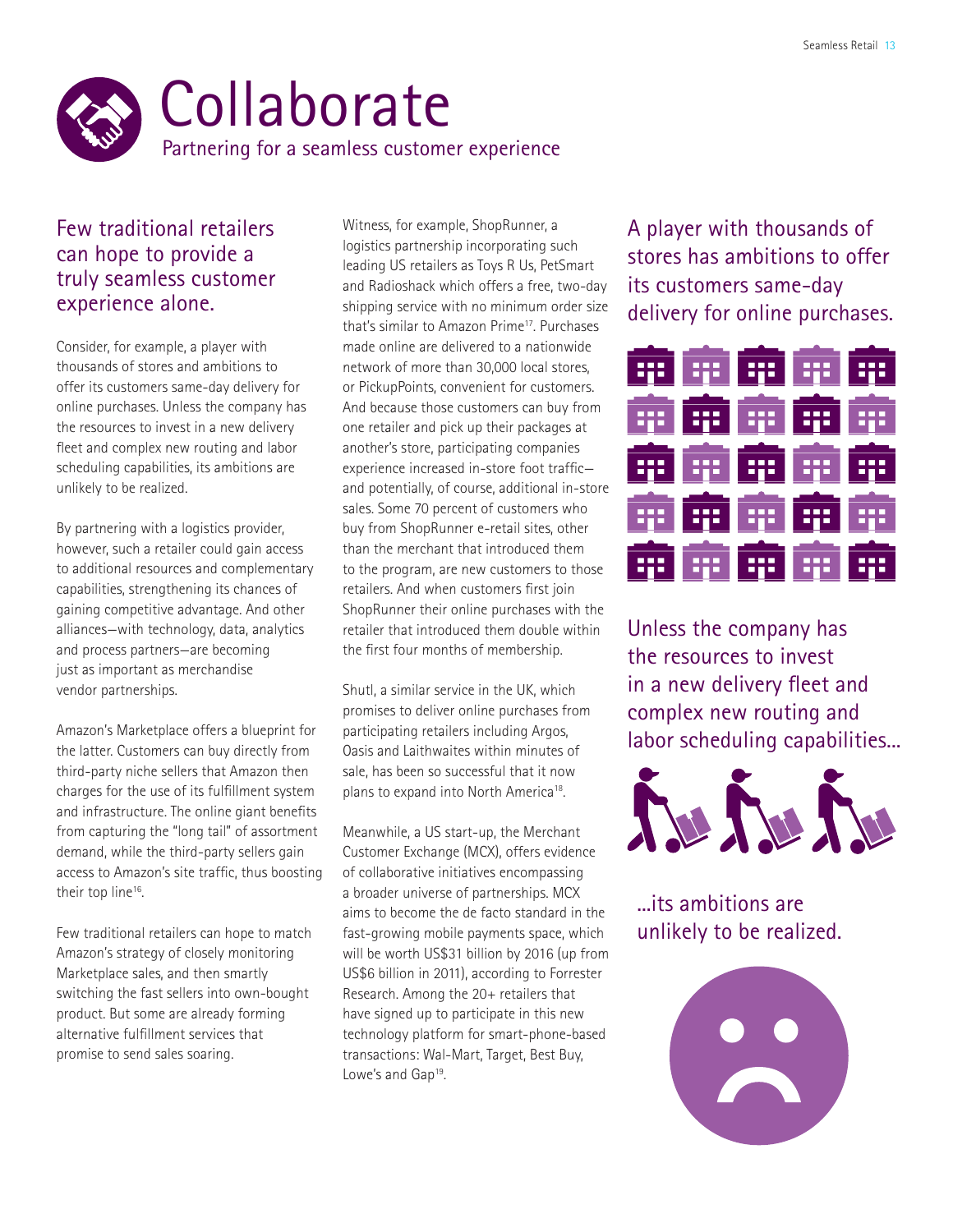# **Conclusion**

Seamless is a journey—and not to be undertaken lightly. It involves hard decisions and tough choices. But in today's fast-moving markets it's becoming a key attribute for any retailer that wants to remain relevant. And in tomorrow's markets it will be essential. Having discovered the delights of non-stop, multi-channel shopping, customers, after all, are unlikely to mitigate their demands for a seamless experience. Indeed, those demands are probably set to intensify.

Leading retailers are learning to adapt. They are customizing their offerings, in context and across channels, to forge relationships with shoppers as individuals. They are adapting their organizations, consolidating and unifying functions, and developing the skills needed to ensure a seamless customer experience. They are building the IT platforms and integrated data services that can support such services. And they are collaborating with each other and with a widening range of third-party providers to secure competitive advantage. Their efforts, moreover, are already paying off.

### **The time to join them is now.**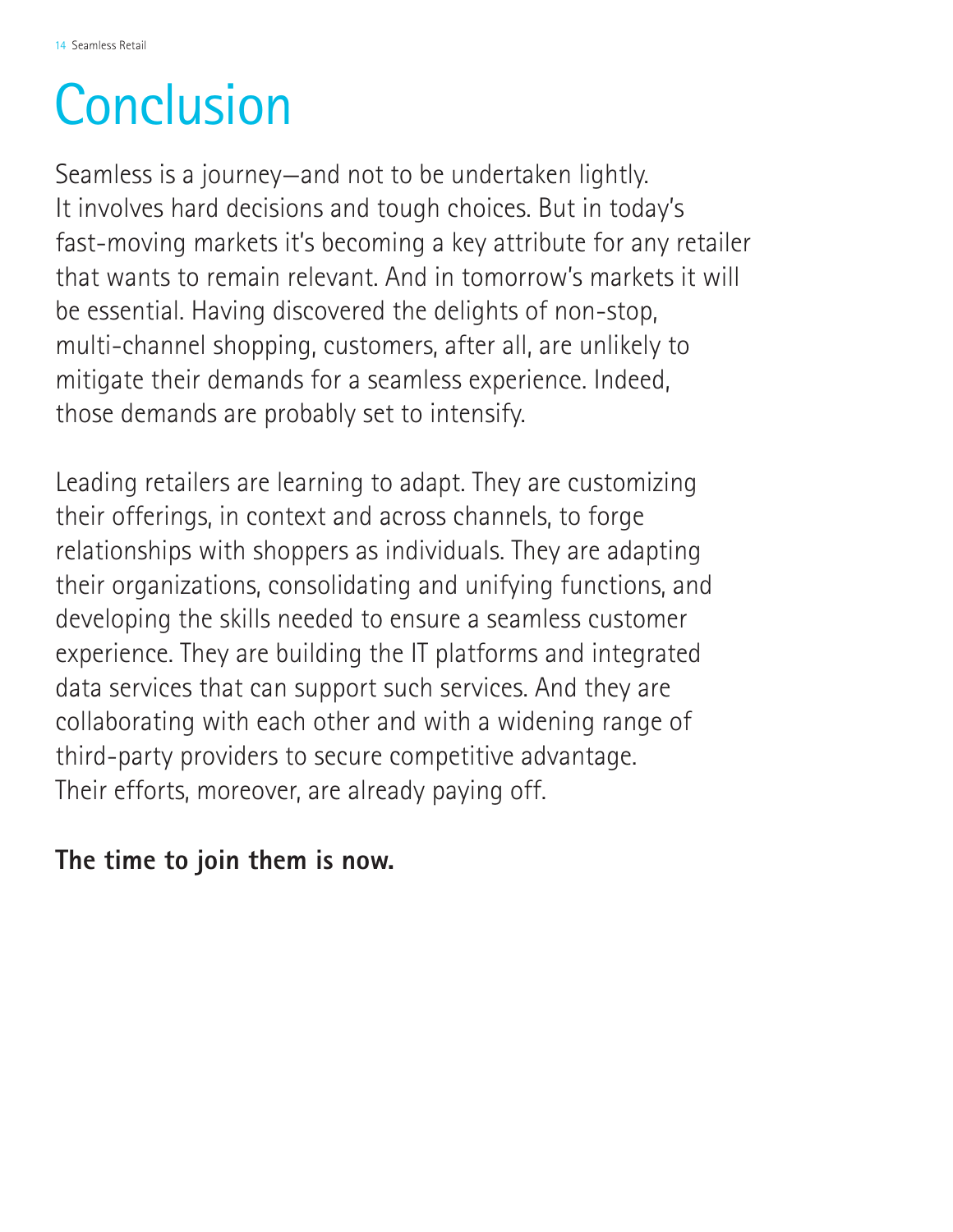# Get in touch

Accenture has a dedicated team focused on the issues retailers face competing in the online economy – for more information please contact:

#### Global

Chris Donnelly [christopher.donnelly@accenture.com](mailto: christopher.donnelly@accenture.com) 

#### Asia Pacific

Takaaki Haraguchi [takaaki.haraguchi@accenture.com](mailto: takaaki.haraguchi@accenture.com)

#### **Europe**

Adrian Bertschinger [adrian.bertschinger@accenture.com](mailto: adrian.bertschinger@accenture.com)

#### North America

Dave Richards [david.t.richards@accenture.com](mailto: david.t.richards@accenture.com)

# References

- 1 [Q2 2012 Inditex Earnings Call Transcript](http://www.morningstar.com/earnings/PrintTranscript.aspx?id=43331893)  [Morningstar; September 2012](http://www.morningstar.com/earnings/PrintTranscript.aspx?id=43331893)
- 2 Conference Call Transcript, copyright of Seeking Alpha Home Depot Inc Investor & Analyst Conference; June 2012
- 3 [Press Release: Joanna Lumley and Marc Bolland declare M&S](http://corporate.marksandspencer.com/investors/press_releases/joanna_lumley_and_marc_bolland_declare_cheshire_oaks_open)  [Cheshire Oaks open](http://corporate.marksandspencer.com/investors/press_releases/joanna_lumley_and_marc_bolland_declare_cheshire_oaks_open) [MarksandSpencer.com; August 2012](http://corporate.marksandspencer.com/investors/press_releases/joanna_lumley_and_marc_bolland_declare_cheshire_oaks_open)
- [4 Walmart Testing App That Allows Customers To Scan As They](http://consumerist.com/2012/09/04/walmart-testing-app-that-would-allow-customers-to-scan-as-they-shop/)  [Shop Then Pay Quickly At Self Checkout](http://consumerist.com/2012/09/04/walmart-testing-app-that-would-allow-customers-to-scan-as-they-shop/) [Consumerist.com; August 2012](http://consumerist.com/2012/09/04/walmart-testing-app-that-would-allow-customers-to-scan-as-they-shop/)
- 5 [NYTimes.com; May 2011](http://www.nytimes.com/2011/05/06/business/media/06adco.html?_r=0)
- 6 [Woolworths Limited Preliminary Final Report](http://www.woolworthslimited.com.au/icms_docs/128848_Full_Year_Results_for_FY11.pdf)  [WoolworthsLimited.com.au; May 2011](http://www.woolworthslimited.com.au/icms_docs/128848_Full_Year_Results_for_FY11.pdf)
- 7 Slideshare.net; September 2011
- 8 [Staples, Inc. Announces Strategic Plan to Accelerate Growth](http://investor.staples.com/phoenix.zhtml?c=96244&p=irol-newsArticle&ID=1737980&highlight=) [Staples.com; September 2012](http://investor.staples.com/phoenix.zhtml?c=96244&p=irol-newsArticle&ID=1737980&highlight=)
- 9 [John Lewis Partnership plc Interim results for](http://www.johnlewispartnership.co.uk/media/press/y2012/press-release-13-september-2012-john-lewis-partnership-plc-interim-results-for-the-half-year-ended-28-july-2012.html)  [the half year ended 28 July 2012](http://www.johnlewispartnership.co.uk/media/press/y2012/press-release-13-september-2012-john-lewis-partnership-plc-interim-results-for-the-half-year-ended-28-july-2012.html) [Johnlewispartnership.co.uk; July 2012](http://www.johnlewispartnership.co.uk/media/press/y2012/press-release-13-september-2012-john-lewis-partnership-plc-interim-results-for-the-half-year-ended-28-july-2012.html)
- 10 [Nordstrom, Inc. JWN Q4 2011 Earnings Call Transcript](http://www.morningstar.com/earnings/35501710-nordstrom-inc-q4-2011.aspx) [Morningstar; February 2012](http://www.morningstar.com/earnings/35501710-nordstrom-inc-q4-2011.aspx)
- 1[1 Woolworths multiple winner at online awards](http://www.woolworthslimited.com.au/icms_docs/128848_Full_Year_Results_for_FY11.pdf)  [WoolworthsLimited.com.au; July 2012](http://www.woolworthslimited.com.au/icms_docs/128848_Full_Year_Results_for_FY11.pdf)
- 12 [Succeeding in Multi-Channel Commerce](http://www.shop.org/c/document_library/get_file?folderId=164&name=DLFE-934.pdf) [Shop.org; 2011](http://www.shop.org/c/document_library/get_file?folderId=164&name=DLFE-934.pdf)
- 13 [Launch of "AEON SQUARE" on August 10](http://www.aeon.info/export/sites/renewal/common/images/en/pressroom/imgsrc/120725R_1.pdf) [Aeon.info; July 2012](http://www.aeon.info/export/sites/renewal/common/images/en/pressroom/imgsrc/120725R_1.pdf)
- 14 [Accenture Supports Global Business Transformation Program](http://newsroom.accenture.com/article_print.cfm?article_id=5122)  [at Fast Retailing](http://newsroom.accenture.com/article_print.cfm?article_id=5122) [Accenture.com; December 2010](http://newsroom.accenture.com/article_print.cfm?article_id=5122)
- 15 [Large Retailer Relies on a Virtual Solution to Deliver Optimal](http://www.microsoft.com/casestudies/Case_Study_Detail.aspx?casestudyid=4000009407) [Shopping Experience](http://www.microsoft.com/casestudies/Case_Study_Detail.aspx?casestudyid=4000009407) [Microsoft.com; March 2011](http://www.microsoft.com/casestudies/Case_Study_Detail.aspx?casestudyid=4000009407)
- 16 [Amazon Flexible Payments Service \(Amazon FPS\)](https://payments.amazon.com/sdui/sdui/business?sn=devfps/o) [Amazon.com](https://payments.amazon.com/sdui/sdui/business?sn=devfps/o)
- 17 [ShopRunner May Help Merchants Compete with Amazon Prime](http://www.practicalecommerce.com/articles/3647-ShopRunner-May-Help-Merchants-Compete-with-Amazon-Prime) [Practicalecommerce.com; July 2012](http://www.practicalecommerce.com/articles/3647-ShopRunner-May-Help-Merchants-Compete-with-Amazon-Prime)
- 18 [Shutl looks to launch same-day ecommerce delivery service](http://www.shutl.co.uk) [in the US](http://www.shutl.co.uk) [Shutl.co.uk; October 2012](http://www.shutl.co.uk)
- 19 [Gap inc., Dunkin' brands and others join merchant](http://www.mcx.com/images/MCX-2-Press-Releases.pdf) [customer exchange](http://www.mcx.com/images/MCX-2-Press-Releases.pdf) [MCX.com; August and October 2012](http://www.mcx.com/images/MCX-2-Press-Releases.pdf)